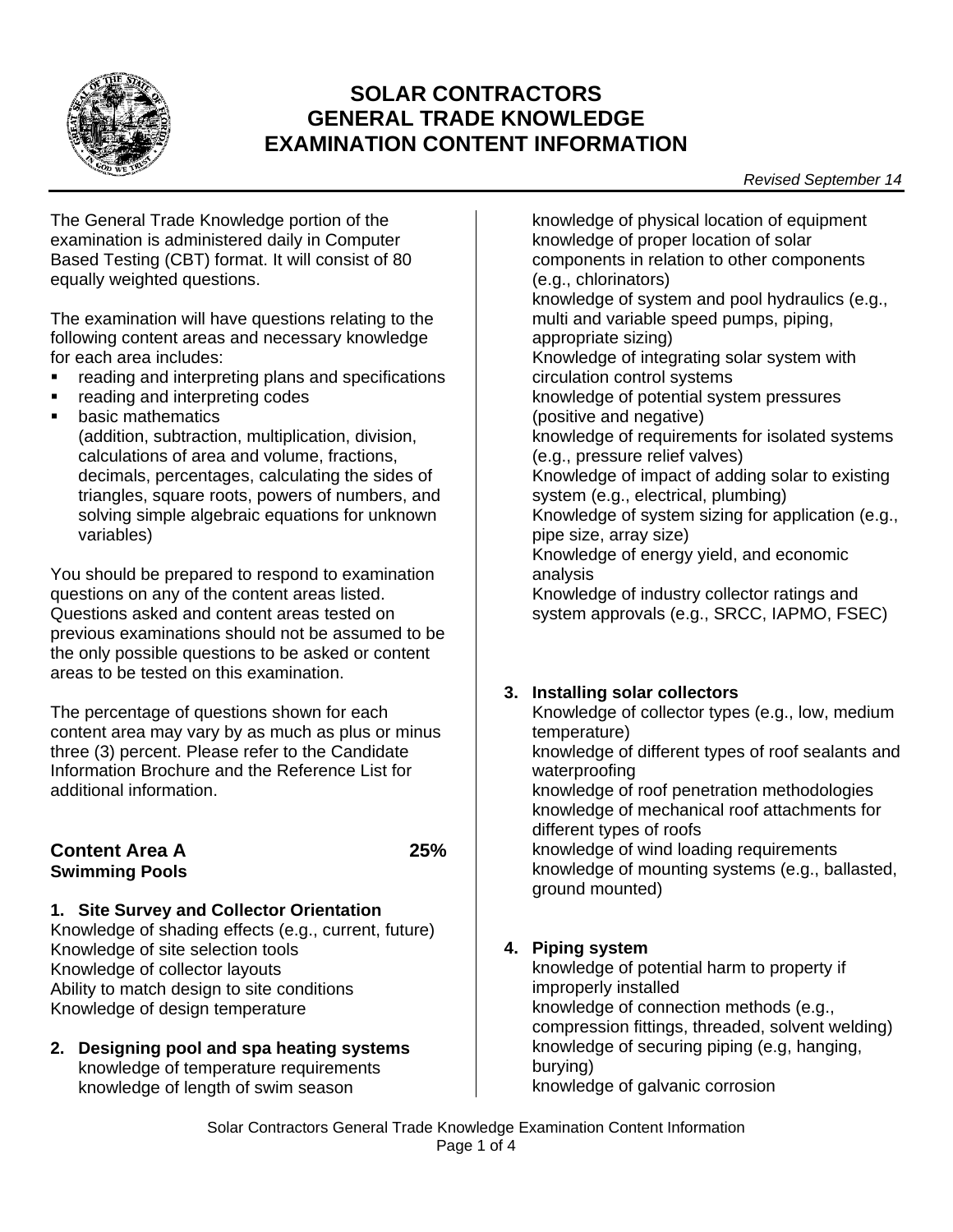knowledge of materials and fittings

**5. Attaching system plumbing components** ability to properly install and design components for the higher temperatures normally associated with solar

knowledge of high temperature limit cut off requirements

- **6. Connecting electrical control systems** knowledge of alternating and direct current systems knowledge of GFCI requirements
- **7. Activating, inspecting and troubleshooting systems**

knowledge of all system components ability to inspect subcontracted work

- **8. Demonstrating system operation to owners** knowledge of freeze protection requirements and methods
- **9. Complying with safety procedures and building codes**

knowledge of code requirements (e.g., SVRS (suction, vacuum, release systems) requirements) knowledge of dangers associated with higher temperatures (e.g., above 104 degrees) knowledge of permitting requirements knowledge of OSHA

#### **Content Area B 25% Domestic Hot Water**

**1. Site Survey and Collector Orientation**

Knowledge of shading effects (e.g., current, future) Knowledge of site selection tools Knowledge of collector layouts Ability to match design to site conditions

Knowledge of design temperature

**2. Designing solar domestic hot water systems** Knowledge of collector types (e.g., low, medium, high temperature) knowledge of potential system pressures (positive and negative) knowledge of requirements for isolated systems (e.g., pressure relief valves)

Knowledge of impact of adding solar to existing system (e.g., electrical, plumbing) Knowledge of system sizing for application (e.g., pipe size, pump size, array size) Knowledge of energy yield, and economic analysis Knowledge of active and passive heat dissipation methods Knowledge of storage tanks Knowledge of industry collector ratings and system approvals (e.g., SRCC, IAPMO, FSEC)

# **3. Installing solar water heating systems**

knowledge of different types of roof sealants and waterproofing knowledge of roof penetration methodologies knowledge of mechanical roof attachments for different types of roofs knowledge of wind loading requirements knowledge of mounting systems (e.g., ballasted, ground mounted)

### **4. Piping system**

knowledge of connection methods (e.g., soldering, brazing, compression fittings, threaded, solvent welding) knowledge of pipe selection, securing and insulating, UV protection knowledge of thermal expansion effects knowledge of drain capabilities knowledge of galvanic corrosion knowledge of materials and fittings

### **5. Addressing problems caused by water conditions**

knowledge of water chemistry (e.g., scaling, erosion) knowledge of effects of high temperature on system component

#### **6. Installing components unique to indirect (closed loop) systems**

knowledge of capacities knowledge of pressures knowledge of hazards of glycol systems knowledge of cleaning system knowledge of pressure testing knowledge of heat exchangers knowledge of heat transfer fluids and labeling **requirements** knowledge of measuring specific gravity and pH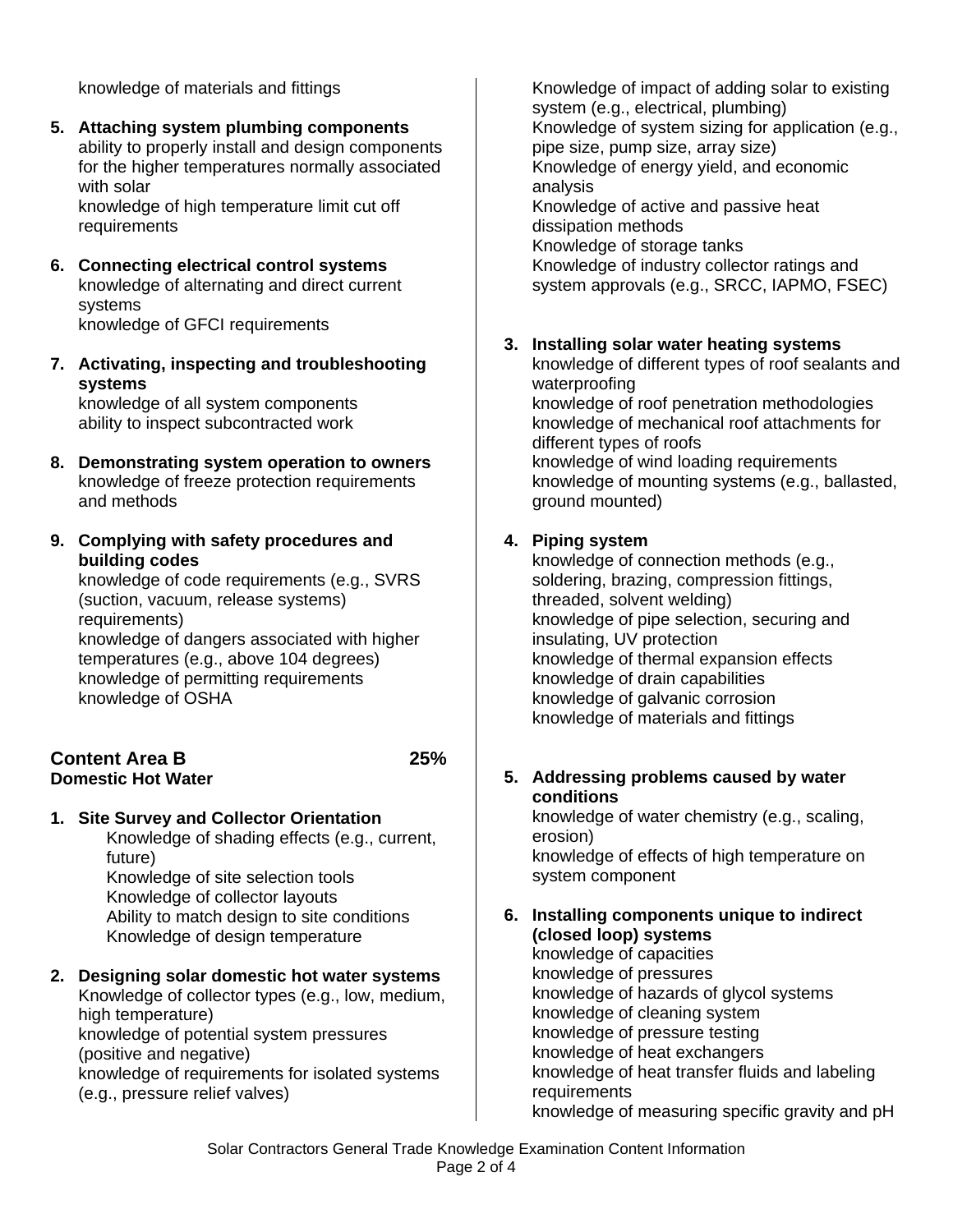**7. Commissioning systems** knowledge of all system components ability to inspect subcontracted work knowledge of programming controls, monitoring/metering equipment

### **8. Servicing Systems**

Knowledge of maintenance requirements Knowledge performance verification Knowledge of recommissioning requirements Knowledge of troubleshooting Knowledge of anode rods

- **9. Demonstrating system operation to owners** knowledge of labeling requirements and manuals to be delivered
- **10. Using tools and equipment** knowledge of multi-meters knowledge of thermometers knowledge of pressure gauges knowledge of flow meters knowledge of infrared cameras

### **11. Connecting electrical control systems**

knowledge of proper sensor placement knowledge of wiring (e.g., sizing, shielding, connections, securing, UV protection, grounding)

**12. Complying with safety procedures and building codes**

knowledge of code requirements knowledge of OSHA knowledge of dangers associated with higher temperatures (e.g., tempering valves, pressure relief) knowledge of permitting requirements

#### **Content Area C** 50% **Photovoltaics**

**1. Site Survey and Module Orientation** Knowledge of shading effects (e.g., current, future) Knowledge of site selection tools Knowledge of array layouts

Ability to match design to site conditions

Knowledge of string sizing to local site conditions (e.g., geographic temperatures)

#### **2. Designing photovoltaic systems to meet enduse requirements**

knowledge of system performance projections Match design to customer expectations Knowledge of system sizing for application Knowledge of energy yield, and economic analysis

# **3. Designing Grid Tied systems**

knowledge of utility interconnection knowledge of National Electrical Code knowledge of battery back-up knowledge of inverters (e.g., string, micro, AC panels) knowledge of module types (e.g., single or poly crystal, thin film) knowledge of balance of systems (BOS)

### **4. Designing Standalone/Non-grid Connected Systems**

Knowledge of system types (e.g., pumping, lighting, remote power) Knowledge of battery sizes, types, storage and installation Knowledge of charge and load controllers

### **5. Designing with hybrid systems**

Knowledge multiple power sources (e.g., wind, hydro, generator) Knowledge of programming systems Knowledge of balancing power sources

#### **6. Installing photovoltaic systems**

knowledge of D.C. circuits knowledge of wire sizing and types knowledge of voltage drops knowledge of grounding knowledge of DC/AC disconnects knowledge of different types of roof sealants and waterproofing knowledge of penetration methodologies knowledge of mechanical roof attachments for different types of roofs knowledge of wind loading requirements knowledge of mounting systems (e.g., ballasted, ground mounted) knowledge of labeling requirements knowledge of wire termination and torque requirements